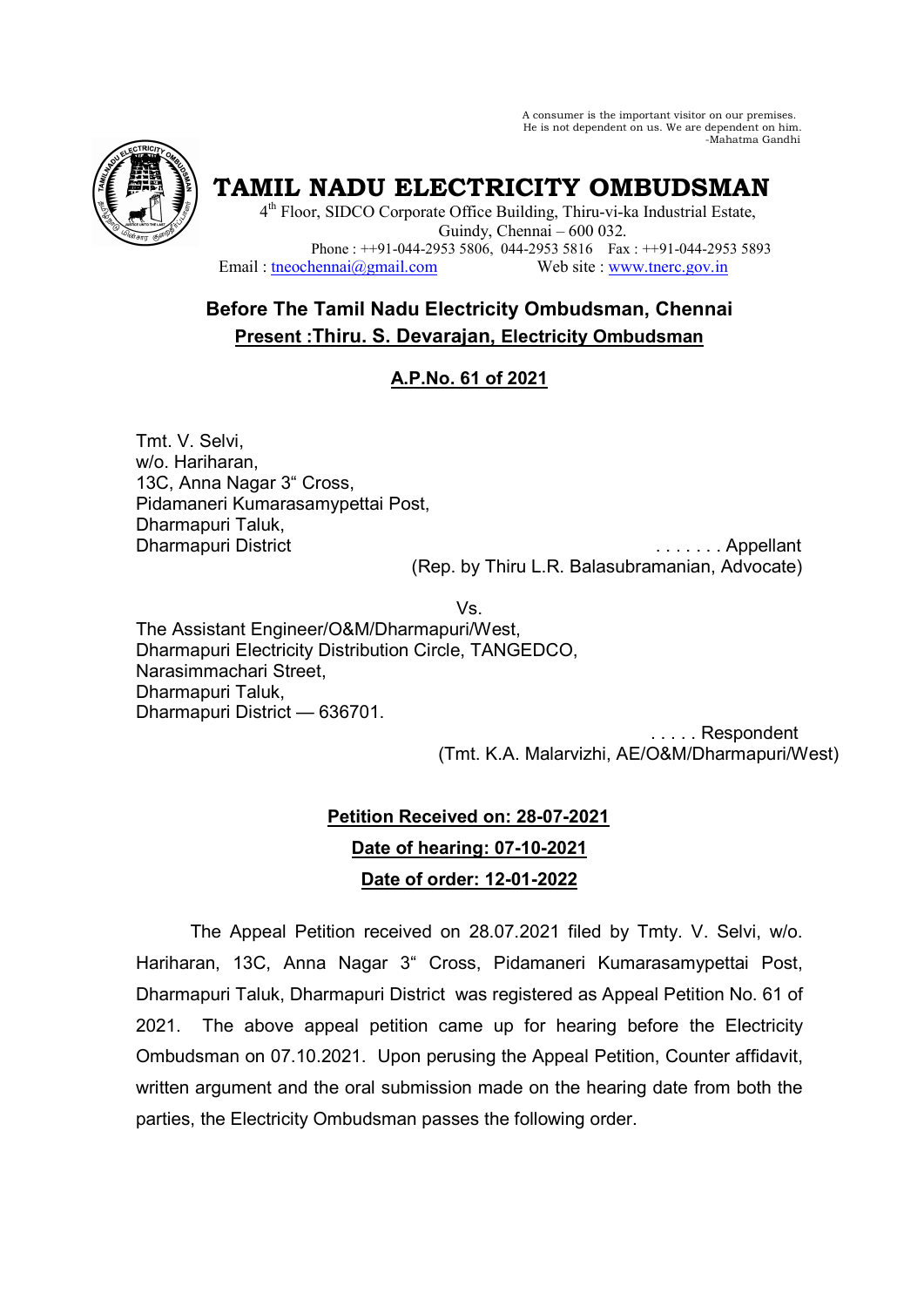# **ORDER**

## 1. **Prayer of the Appellant:**

 The Appellant has prayed to refund the deposit amount and award compensation of Rs.3,00,000/- towards mental agony.

## **2.0 Brief History of the case:**

2.1 The Appellant has stated that she had applied for a domestic service connection for her house to the AE/O&M/West/Dharmapuri.

2.2 Upon receiving the application from the appellant, the respondent has instructed the appellant to make a deposit of Rs.8,185/- towards erection charges of new electric pole in between her house and the existing electric pole and the same was paid by the appellant.

2.3 When the appellant has questioned the respondent about effecting of service connection without erecting of new pole, the respondent had replied that the deposited amount will be refunded to the appellant but the appellant has not received refund even after many times he approached the respondent.

2.4 So, the appellant has filed a petition with the CGRF of Dharmapuri EDC on 11.05.2021. The CGRF of Dharmapuri EDC has issued an order dated 29.06.2021. Aggrieved over the order, the appellant has preferred this appeal petition before the Electricity Ombudsman.

# **3.0 Orders of the CGRF :**

3.1 The CGRF of Dharmapuri Electricity Distribution Circle have issued its order on 29.06.2021. The relevant portion of the order is extracted below :-

<sup>"</sup>மனுதாரர் 15.10.2011 அன்று தனது வீட்டிற்கு அருகாமையில் செல்லும் குறைந்தழுத்த மின்பாதையை சற்று தள்ளி அமைக்க ரசீது எண்.5/4531 வாயிலாக ரூ8,185/– செலுத்தியமாகவும் அதற்கான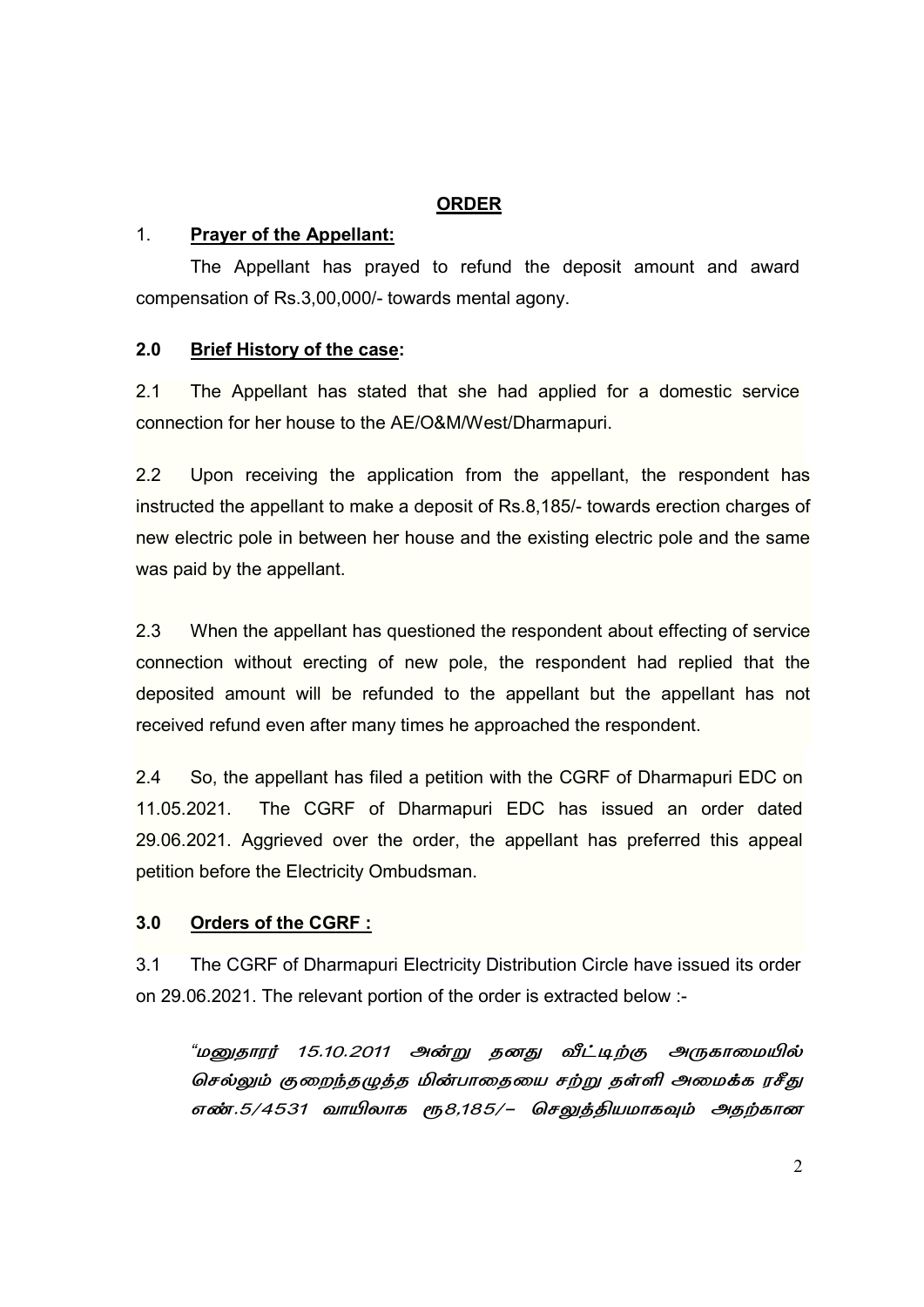பணி செய்யப்படவில்லை என்றும் தான் செலுத்திய தொகையை வட்டி மற்றும் அபராத தொகையாக ரூ.3,00,000/– வழங்குமாறு மனு அளித்துள்ளார்.

புகார் மனு தொடர்பாக கள ஆய்வு செய்ததில் புகாருக்கு உண்டான பணி 10 ஆண்டுகளுக்கு முன்பு மேற்கொள்ளப்பட்டது என தெரிய வருகிறது. செயற்பொறியாளர்/இ.ப./தருமபுரி அவர்கள் கள ஆய்வு அறிக்கை மற்றும் நேர்முக அறிக்கையின் அடிப்படையில் மனுகாரரின் இருப்பிடத்திற்கு மிக அருகாமையில் தாழ்வழுத்த மின்பாதை அமைக்கப்படவில்லை என்றும் அவரது வீட்டிற்கும் மின்பாகைக்கும் இடையில் 7 அடி இடைவெளி உள்ளது எனவும் அறிய வருகிறது.

உதவி பொறியாளர்/இ.ப./மேற்கு/தருமபுரி பிரிவு அலுவலகம் 31.10.2018 அன்று சோகத்தூர் துணை மின்நிலையத்திற்கு இடமாற்றம் செய்யப்பட்டது. அலுவலகத்தில் இருந்த பழைய ஆவணங்கள் பண்டக சாலையில் ஒப்படைக்கப்பட்டுவிட்டது. இதன் காரணமாக புகார் மனுவில் குறிப்பிட்டுள்ள களபணிக்கு உண்டான மதிப்பீடு கிடைக்கவில்லை.

மனுதாரர் பிரிவு அலுவலகத்தில் புகார் மனு பல முறை வழங்கியதாக மன்றத்தில் தெரிவித்தார் இது தொடர்பான ஆவணங்கள் ஏதும் மன்றத்தில் சமர்பிக்கப்படவில்லை. மேலும் மனுதாரர் குறிப்பிட்ட மனு ஏதும் பிரிவு அலுவலகத்திலும் பெறப்படவில்லை.

 $TNERC$  விதிமுறை 17(4) (B)–ன் படி எந்த ஒரு பணிக்கான புகார்களை 3 மாத காலத்திற்குள் தெரியப்படுத்த வேண்டும். (The complaint is made within 3 months after cause of action has arisen).

மனுதாரரின் புகார் மனு மனுவானது மன்றத்தில் தள்ளுபடி செய்யப்படுகிறது. இந்த தீர்ப்பு தொடர்பாக ஆட் சேபனை இருப்பின் ஆணையத்திற்கு மேல்முறையீடு செய்யலாம் என தெரிவித்துக் கொள்ளப்படுகிறது".

#### **4.0 Hearing held by the Electricity Ombudsman:**

4.1 To enable the Appellant and the Respondents to put forth their arguments, a hearing was conducted on 07.10.2021 through video conferencing.

4.2 On behalf of the Appellant Thiru L.R. Balasubramanian, Advocate has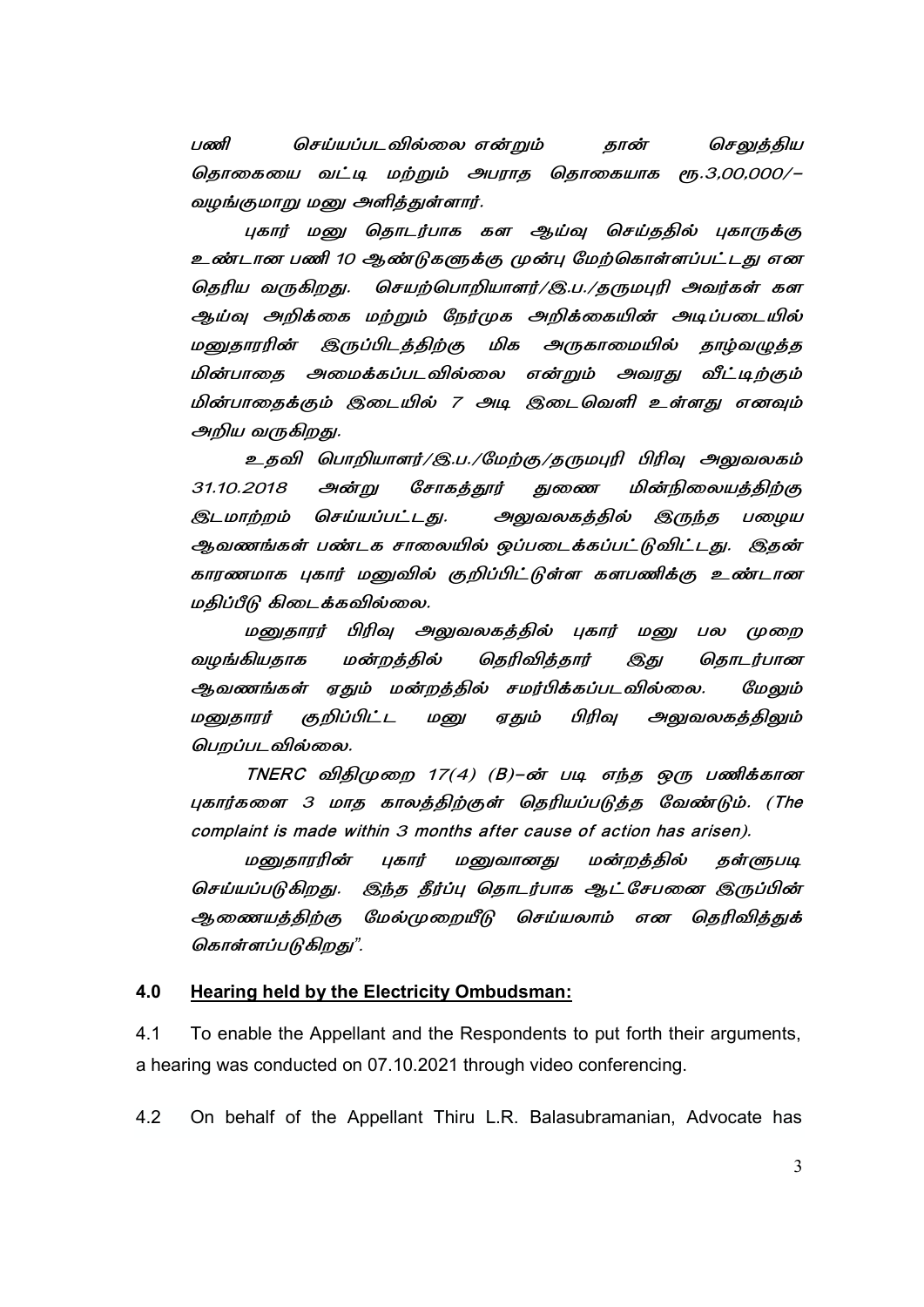attended the hearing and put forth his arguments.

4.3 Tmt. K.A. Malarvizhi, AE/O&M/Dharmapuri/West of Dharmapuri EDC has attended the hearing and put forth her arguments.

4.4 As the Electricity Ombudsman is the appellate authority, only the prayers which were submitted before the CGRF are considered for issuing order. Further the prayers which requires relief under the Regulations for CGRF and Electricity Ombudsman, 2004 alone are discussed hereunder.

#### **5.0 Arguments of the Appellant :**

5.1 The appellant has stated that she is the absolute owner of the property bearing door number referred to above. She has constructed a dwelling house therein and for her requirement of electric service connection, she has duly applied to the respondent Assistant Engineer/O&M/ Dharmapuri EDC/West, Dharmapuri Town, requesting to effect domestic electric service connection.

5.2 The appellant has stated that since the appellant's newly built up house was some considerable distance away from the existing electric pole, the respondent informed to the appellant only by fixing a new pole in the middle they can effect electric service connection to the appellant's house and further instructed to make deposit of Rs.8,185/- (Rupees Eight Thousand One Hundred and Eighty Five only) to the EB department towards installation/erection charge of one electric pole in between appellant's house and the existing electric pole at a distance. In due compliance of the directives of the respondent, appellant has deposited the said sum of Rs.8,185/- for which the respondent has also issued a Receipt No.0514531 dated 15-10-2011.

5.3 The appellant has stated that after receipt of Rs.8,185/- towards erection charge of new electric pole, the respondent, without erecting any new electric pole, drawing electric lines from another already existing electric pole, effected electric service connection to the appellant's house. The respondent has also received a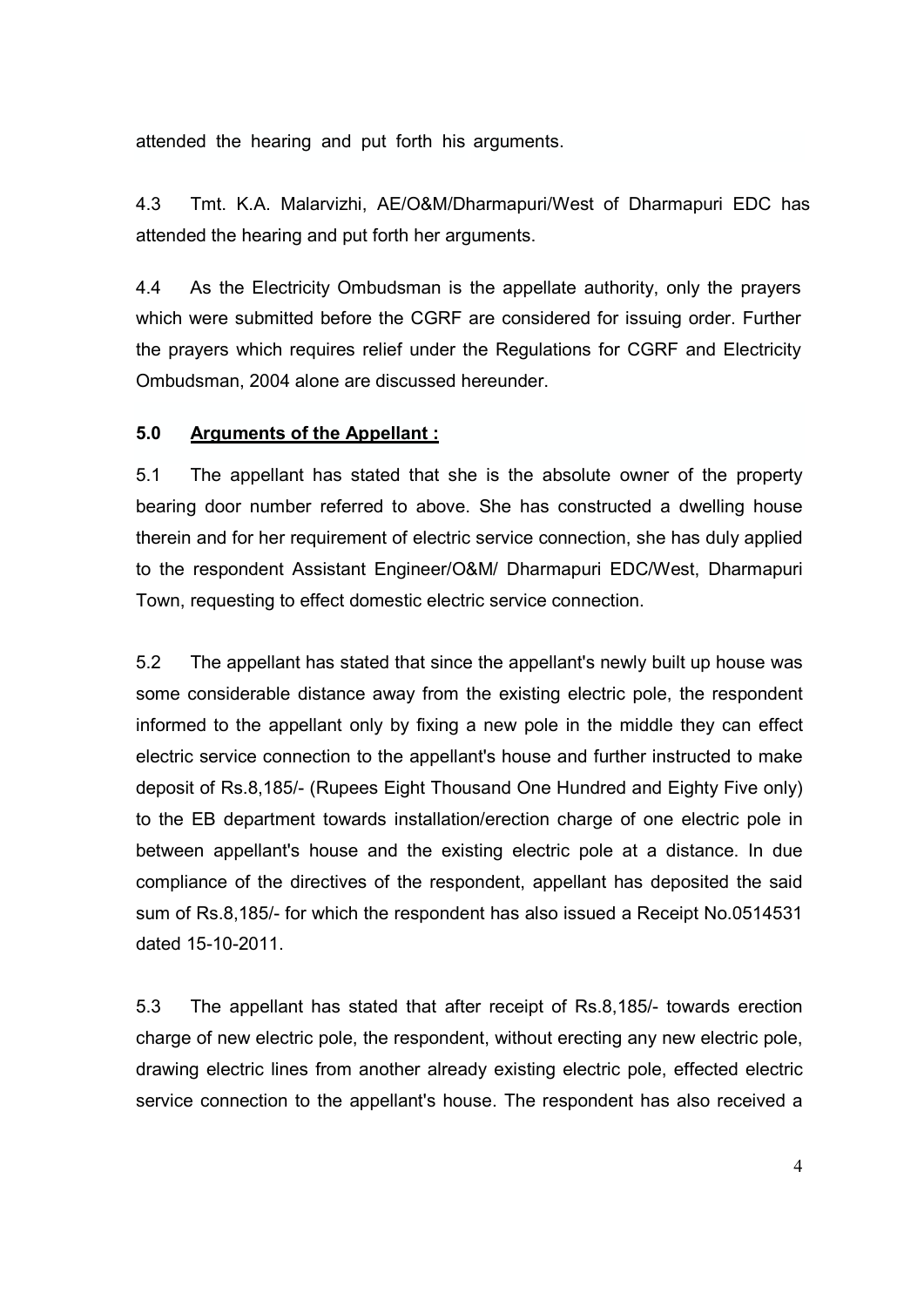further charge of Rs.2,500/- (Rupees Two Thousand and Five Hundred only) towards cost of the electric line drawn.

5.4 The appellant has stated that when the appellant questioned about effecting of electric service connection without erecting a new pole which they earlier expressed for which said sum of Rs.8,185/- was deposited by the appellant, the respondent replied that the amount so received will be refunded to the appellant. In this respect the appellant many a times approached the respondent putting a demand to refund the amount of Rs.8,185/- soon without any delay. But the respondent used to postpone and drag on the refund of deposited amount of Rs.8,185/- vide his office receipt No.0514531, dated: 15-10-2011. At last when the appellant approached the respondent demanding refund of the said Rs.8,185/-, he unwarrantedly ill-treated the appellant in the presence of some publics hesitatively and negligently using abusive words. Finally, he openly declined to make refund of the amount of Rs.8,185/- deposited by the appellant vide receipt No.0514531, dated: 15.10.2011 issued by the respondent. Such an ill-treatment and discrimination rendered by the respondent brought unbearable mental agony to the appellant.

5.5 The appellant has stated that being a Quasi Government Servant, the respondent, apparently failed to discharge his bounden duty to appellant. Having received an unnecessary deposit, respondent, went against his own promise and assurance. Above all, he is not entitled to ill-treat, discriminate, hesitate or neglect the appellant when she puts her lawful demand. Such a service rendered by the respondent is quiet unsatisfactory to the appellant. The ill-treatment bestowed by respondent to appellant is obviously offensive.

5.6 Therefore the appellant demanding refund of the deposited sum of Rs.8,185/- (Rupees Eight Thousand One hundred and Eighty Five only) and a compensation of Rs.3,00,000/- (Rupees Three Lakhs only) towards mental agony and discrimination, appellant has issued a lawyer's notice on 10.5.2018 to the respondent . He has received the said notice, but did not come forward to comply with appellant's demand nor issued any reply.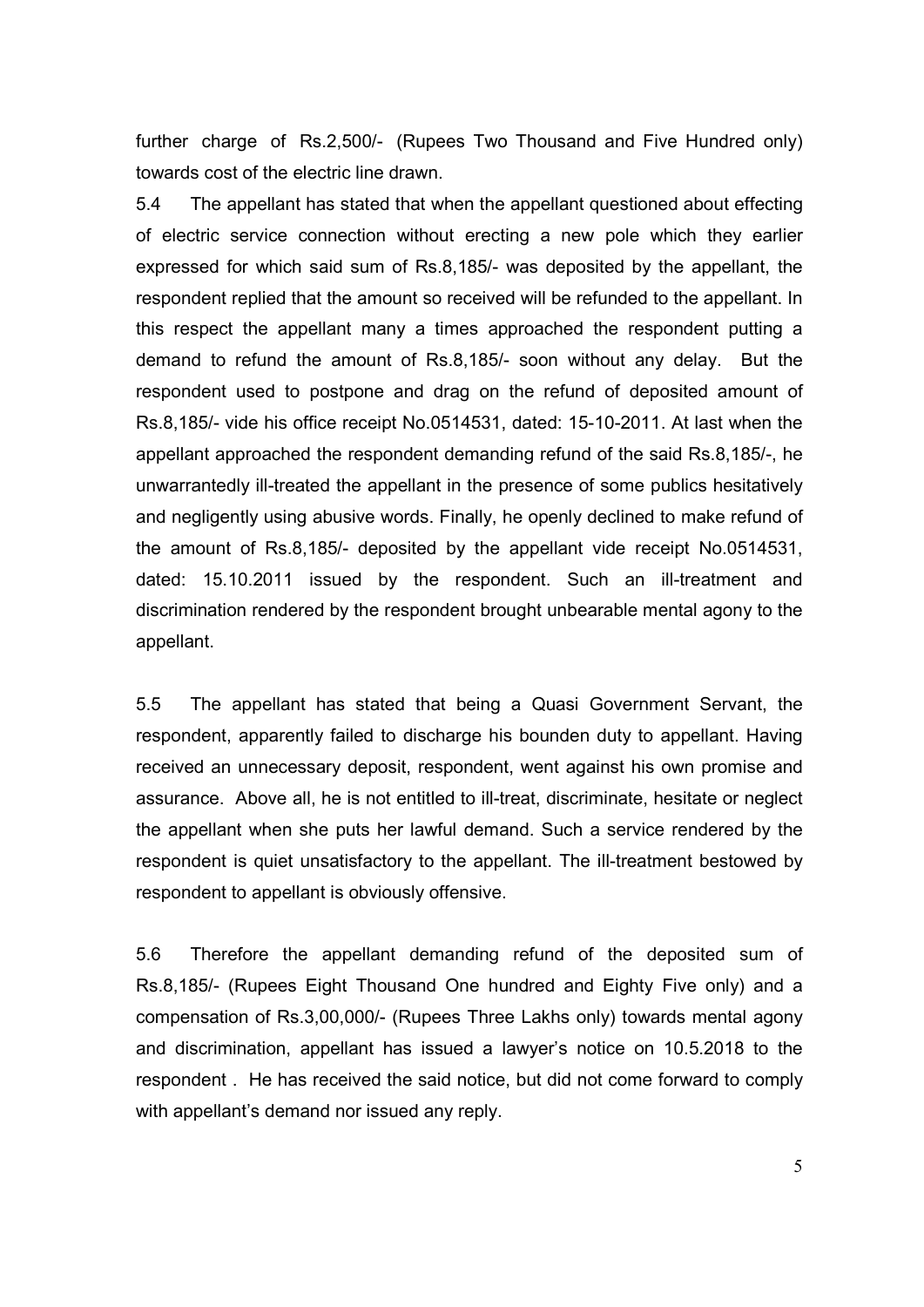5.7 The appellant praying intervention of the Electricity Ombudsman, has sent her referral through her counsel earlier on 23.04.2021. But the Electricity Ombudsman rendered an advice to the appellant first to lodge a complaint of grievance before the Chairman, CGRF of Dharmapuri EDC and then to approach the Electricity Ombudsman. The appellant has lodged her complaint of grievance before the Chairman, CGRF of Dharmapuri EDC on 11.5.2021 with necessary enclosures. But the Forum has rejected by its order, dated 16.6.2021 passed in EE/O& M/ DPI/TA/F.RTI/D.196-A/2021.

#### Grounds of appeal:

- a) The order of forum is highly erroneous and unilateral.
- b) The Forum failed even to make a feeble attempt to enquire the respondent who received money on false promise and assurance giving a legally valid receipt described above.
- c) The reason set forth in the order that old records relating to the appellant's grievance petition is not available is apparently a negligent answer in order to save the respondent.
- d) The respondent has no authority to scold the appellant with abusive words, discriminate and ill-treat her when she made a demand of refund of money which was received by the respondent on false promise and assurance from the appellant. Such an act of respondent is an offence warranting penal action which the forum failed to properly observe.
- e ) For the service not rendered, the respondent is not entitled to levy/collect any money from the appellant. But making a conclusive and deceptive suggestion and false promise of erecting a new pole in view of effecting new electric service connection to the appellant, the respondent has received money from her that too issuing a valid and legally enforceable departmental receipt. Specifically, for what service the amount was received, it should be unavoidably executed by the respondent. No such informed service was executed. In the event the particular service was not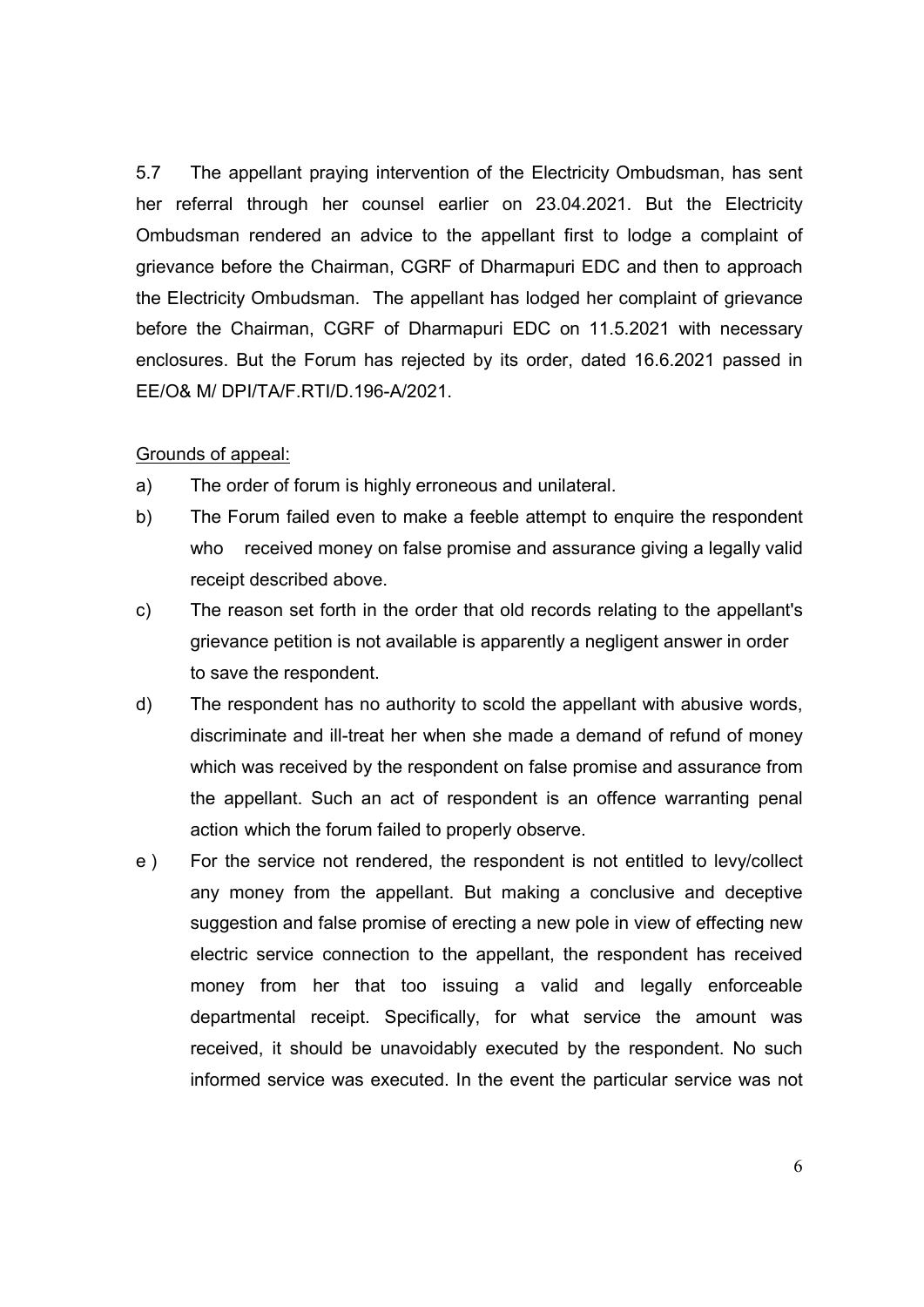executed, amount collected therefore should be honestly refunded to the appellant. In spite of several demands made by appellant, the respondent

did not refund the amount received. On the other hand, he bitterly discriminated the appellant using abusive words in the presence of several other consumers inviting unbearable mental agony to her. Respondent's such an act is nothing but deception, negligence, discriminatory and unsatisfactory. The forum failed to properly observe it.

5.8 The Appellant has prayed to enquire into the matter and to do the needful directing the respondent to settle the claim made by her at the earliest.

#### **6.0 Counter submitted by the Respondent**:

6.1 The respondent has submitted that grievance of the petitioner pertains to the year 2011. As per the office records of the respondent herein the work pertaining to the appellants remittance amount of Rs.8,185/- was completed even as on 22.12.2011.

6.2 The respondent has submitted that most of the electrical infrastructure in that area was modified during the past ten years. The work for which the amount was collected was executed.

6.3 The respondent has submitted that as per clause 17-4(b) of the Consumer Grievance Redressal Forum & Ombudsman Regulation 2004, the Consumer complaint should be preferred within three months from the date of cause of action. The alleged cause of action pertains to the year 2011 i.e. 22.12.2011 and the present complaint made in the year 2021 is highly belated and is clearly and squarely barred by limitation. Hence it is not maintainable. The appellant had now come forward with this petition and appeal after such a prolonged period to make unjust enrichment.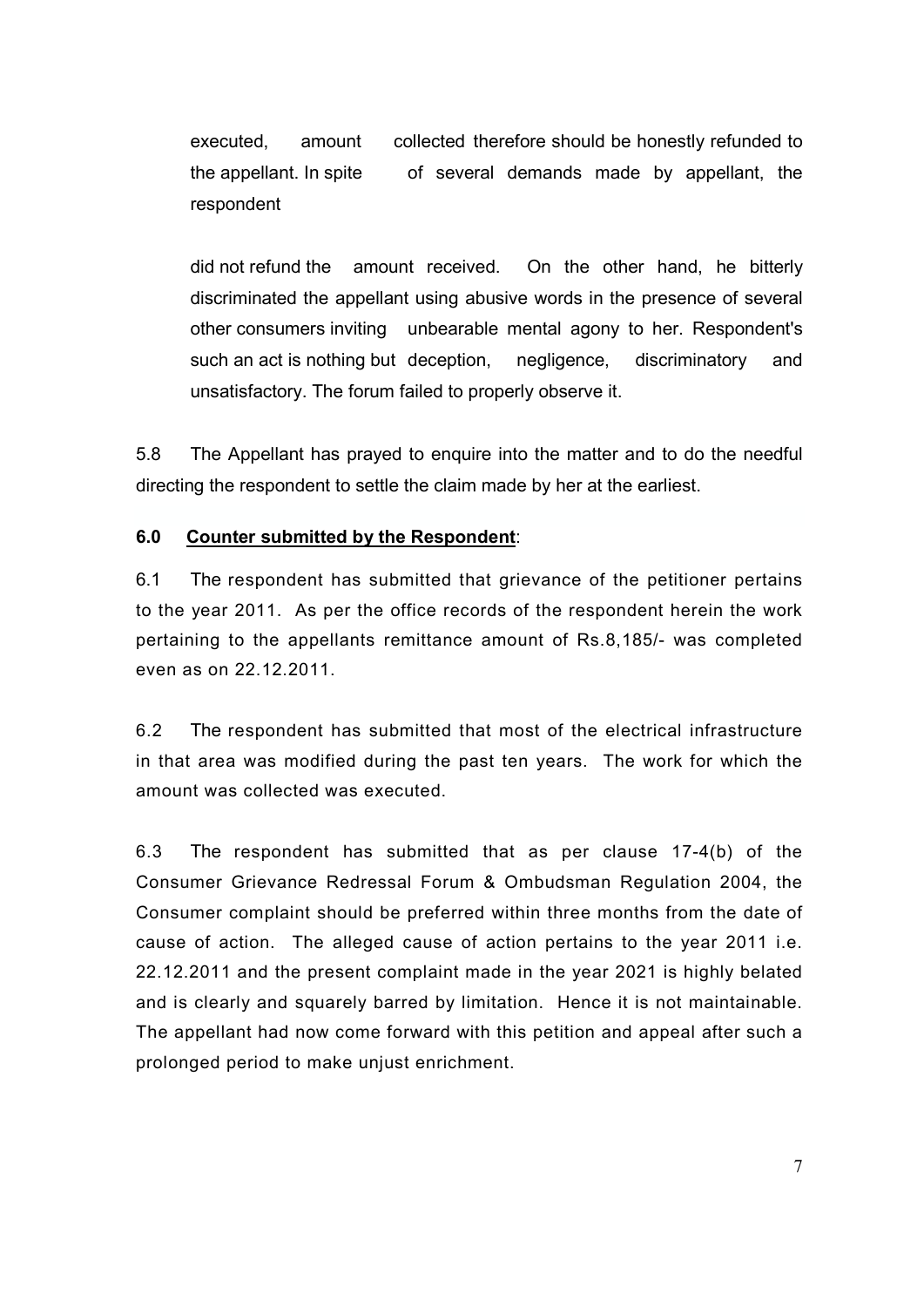6.4 The respondent has submitted that the office of the Assistant Engineer/ O&M/Dharmapuri/West was shifted to sogathur 110 KV SS premises on 31.10.2018 it is routine procedure to send all the records which are five years old to the central store. Now the records relating the said period is not available. There is no cause of action for this appeal and the causes of action alleged are untenable.

6.5 The respondent has prayed that the above appeal, which is devoid of any merit and barred by limitation may be dismissed.

#### **7.0 Findings of the Electricity Ombudsman:**

7.1 I have heard the arguments of both the appellant and the Respondent. Based on the arguments and the documents submitted by them the following conclusion is arrived.

7.2 The appellant has stated that she paid an amount of Rs.8,185/- on 15.10.2011 towards erection of an electric pole in between her newly constructed house and the existing electric pole, but later without erecting the pole the respondent has effected service connection, hence demanded refund of the above amount. The appellant has stated that she issued a lawyer's notice on 10.05.2018 to the respondent for the refund of the amount. As she didn't get response, approached the Electricity Ombudsman on 23.04.2021. Later, represented to the Consumer Grievance Redressal Forum of Dharmapuri EDC on 11.05.2021 but got rejected.

7.3 The Respondent has stated that the work pertaining to the appellant's remittance amount of Rs.8,185/- was completed on 22.12.2011. Further stated that the cause of action pertains to the year 2011 and the complaint is made in 2021 is belated and barred by limitation. Also the records relating to the said period is not available.

7.4 It is seen that the appellant has first represented to the respondent on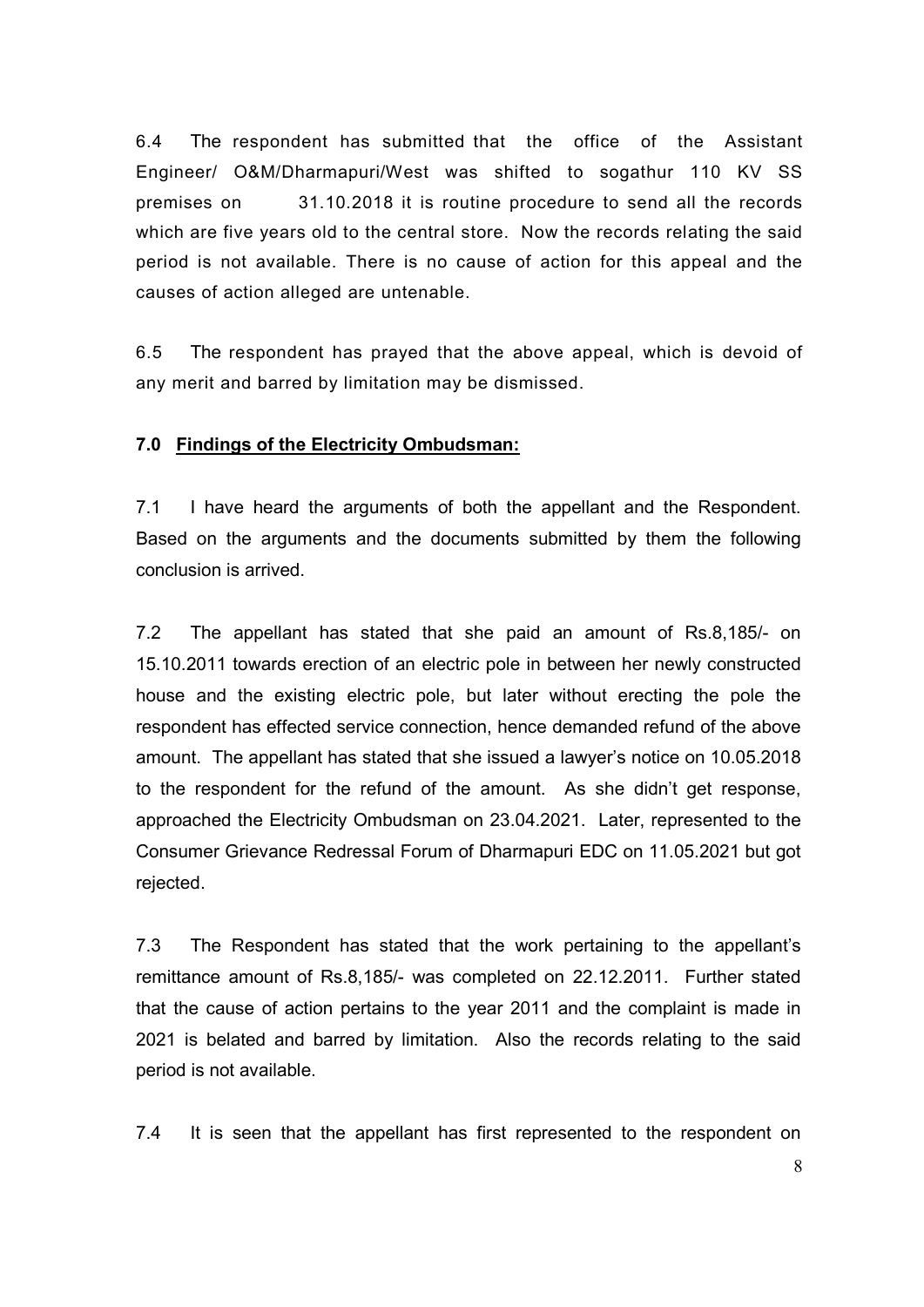10.05.2018 after seven years, however copy of which is not made available, except the receipt for having paid the amount Rs.8,185/- on 15.10.2011 wherein it has been mentioned only as DCW but no other details and documents are made available either by the appellant or by the respondent for confirming the purpose for which the said amount was paid. From the consumer ledger of the service connection number 5776 it is observed that the service connection has been effected on 26.06.2011. Hence, I am of the opinion that the claim of refund is made belatantly. The respondent has quoted regulation 17(4)(b) of the Regulations for CGRF and Electricity Ombudsman, 2004 which is given below;

#### *"17(4)(b)*

- *(1) xxxxx*
- *(2) xxxxx*
- *(3) xxxxx*
- *(4) No complaint to the Electricity Ombudsman shall lie unless:*
- *(a) xxxxx*
- *(b) The complaint is made within three months after cause of action has arisen."*

In view of the above, I am of the opinion that the argument of the respondent that the cause of action pertains to the year 2011 and the claim is barred by limitation is acceptable to me and hence the belatent claim of refund of the amount Rs.8,185/- by the appellant is not acceptable and hence to be rejected and the question of compensation amount Rs.3,00,000/- does not arise. Hence the appeal petition is dismissed.

#### **8.0 Conclusion:**

8.1 As per the paragraphs in 7.0 above, I am not in a position to order refund of belated claim of the amount of Rs.8,185/- by the appellant and hence the petition dismissed.

8.2 With the above findings the appeal petition No. 61 of 2021 is disposed of by the Electricity Ombudsman. No costs.

> **(S.Devarajan) Electricity Ombudsman**

"நுகா்வோா் இல்லையேல், நிறுவனம் இல்லை" "No Consumer, No Utility"